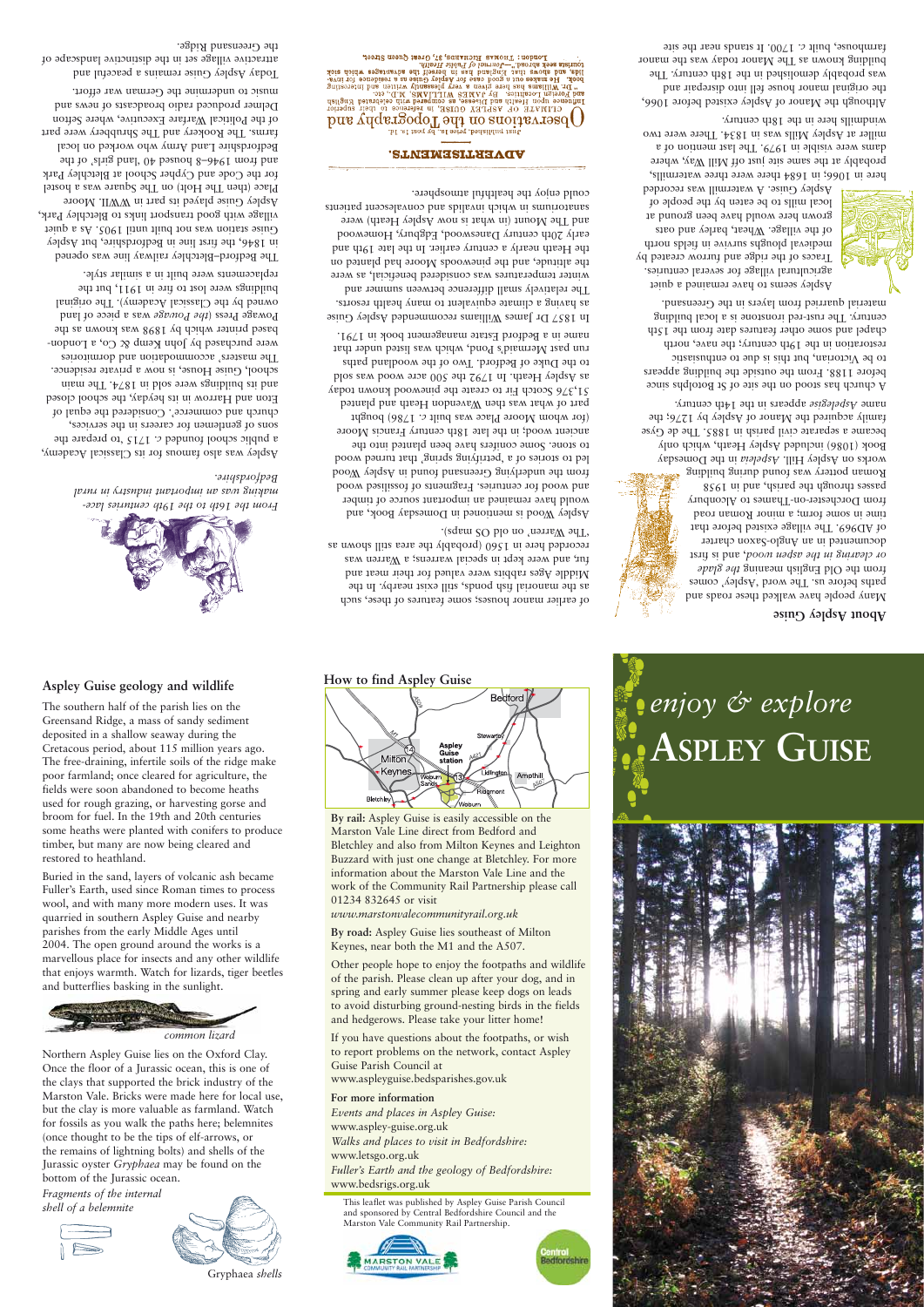### **About Aspley Guise**

Many people have walked these roads and paths before us. The word 'Aspley' comes from the Old English meaning *the glade or clearing in the aspen wood*, and is first documented in an Anglo-Saxon charter of AD969. The village existed before that time in some form; a minor Roman road from Dorchester-on-Thames to Alconbury passes through the parish, and in 1958 Roman pottery was found during building works on Aspley Hill. *Aspeleia* in the Domesday

Book (1086) included Aspley Heath, which only became a separate civil parish in 1885. The de Gyse family acquired the Manor of Aspley by 1276; the name *Aspelegise* appears in the 14th century.

A church has stood on the site of St Botolphs since before 1188. From the outside the building appears to be Victorian, but this is due to enthusiastic restoration in the 19th century; the nave, north chapel and some other features date from the 15th century. The rust-red ironstone is a local building material quarried from layers in the Greensand.



Aspley seems to have remained a quiet agricultural village for several centuries. Traces of the ridge and furrow created by medieval ploughs survive in fields north of the village. Wheat, barley and oats grown here would have been ground at local mills to be eaten by the people of Aspley Guise. A watermill was recorded

here in 1066; in 1684 there were three watermills, probably at the same site just off Mill Way, where dams were visible in 1979. The last mention of a miller at Aspley Mills was in 1834. There were two windmills here in the 18th century.

Although the Manor of Aspley existed before 1066, the original manor house fell into disrepair and was probably demolished in the 18th century. The building known as The Manor today was the manor farmhouse, built *c.* 1700. It stands near the site

of earlier manor houses; some features of these, such as the manorial fish ponds, still exist nearby. In the Middle Ages rabbits were valued for their meat and fur, and were kept in special warrens; a Warren was recorded here in 1560 (probably the area still shown as 'The Warren' on old OS maps).

Aspley Wood is mentioned in Domesday Book, and would have remained an important source of timber and wood for centuries. Fragments of fossilised wood from the underlying Greensand found in Aspley Wood led to stories of a 'petrifying spring' that turned wood to stone. Some conifers have been planted into the ancient wood; in the late 18th century Francis Moore (for whom Moore Place was built *c.* 1786) bought part of what was then Wavendon Heath and planted 51,376 Scotch Fir to create the pinewood known today as Aspley Heath. In 1792 the 500 acre wood was sold to the Duke of Bedford. Two of the woodland paths run past Mermaid's Pond, which was listed under that name in a Bedford Estate management book in 1791.

In 1857 Dr James Williams recommended Aspley Guise as having a climate equivalent to many health resorts. The relatively small difference between summer and winter temperatures was considered beneficial, as were the altitude, and the pinewoods Moore had planted on the Heath nearly a century earlier. In the late 19th and early 20th century Daneswood, Edgbury, Homewood and The Mount (in what is now Aspley Heath) were sanatoriums in which invalids and convalescent patients could enjoy the healthful atmosphere.

#### **ADVERTISEMENTS.**

Just published, price 1s., by post 1s. 1d. Just published, price 1s., by post 1s. 1d.<br>
CLIMATE OF ASPLEY GUISE, in reference to their superior<br>
Influence upon Health and Disease, as compared with celebrated English<br>
and Foreign Localities. By JAMES WILLIAMS, M.D.,



*From the 16th to the 19th centuries lacemaking was an important industry in rural Bedfordshire.*

Aspley was also famous for its Classical Academy, a public school founded *c.* 1715 'to prepare the sons of gentlemen for careers in the services, church and commerce'. Considered the equal of Eton and Harrow in its heyday, the school closed and its buildings were sold in 1874. The main school, Guise House, is now a private residence. The masters' accommodation and dormitories were purchased by John Kemp & Co, a Londonbased printer which by 1898 was known as the Powage Press (*the Powage* was a piece of land owned by the Classical Academy). The original buildings were lost to fire in 1911, but the replacements were built in a similar style.

The Bedford–Bletchley railway line was opened in 1846, the first line in Bedfordshire, but Aspley Guise station was not built until 1905. As a quiet village with good transport links to Bletchley Park, Aspley Guise played its part in WWII. Moore Place (then The Holt) on The Square was a hostel for the Code and Cypher School at Bletchley Park and from 1946–8 housed 40 'land girls' of the Bedfordshire Land Army who worked on local farms. The Rookery and The Shrubbery were part of the Political Warfare Executive, where Sefton Delmer produced radio broadcasts of news and music to undermine the German war effort.

Today Aspley Guise remains a peaceful and attractive village set in the distinctive landscape of the Greensand Ridge.